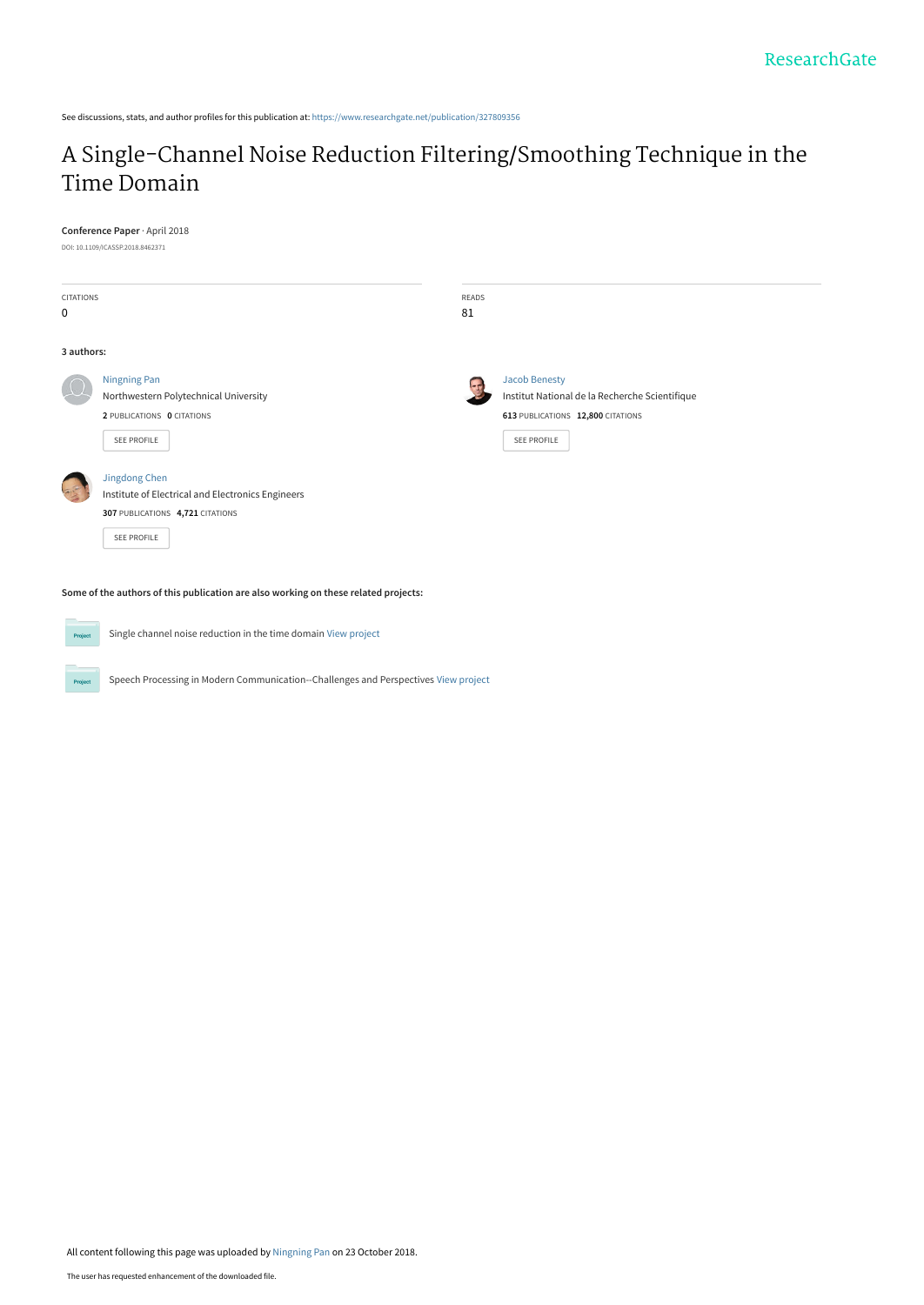# A SINGLE-CHANNEL NOISE REDUCTION FILTERING/SMOOTHING TECHNIQUE IN THE TIME DOMAIN

*Ningning Pan*<sup>1</sup> *, Jacob Benesty*<sup>2</sup> *, and Jingdong Chen*<sup>1</sup>

<sup>1</sup>: Center of Intelligent Acoustics and Immersive Communications, Northwestern Polytechnical University, Xi'an, Shaanxi 710072, China 2 : INRS-EMT, University of Quebec, Montreal, QC H5A 1K6, Canada

#### ABSTRACT

In this paper, we present a single-channel smoothing-and-filtering technique for noise reduction in the time domain. Unlike traditional noise reduction methods, which directly apply a noise reduction filter to the noisy signal, the developed technique achieves noise reduction in two steps. It first applies a time smoothing window to the noisy signal, which, on the one hand, can help reduce high frequency noise and, on the other hand, can help leverage the correlation between successive signal samples. A noise reduction filter is then applied to the smoothed noisy signal to estimate the speech signal of interest. Three optimal and suboptimal noise reduction filters are derived, including the Wiener, maximum signal-to-noise-ratio (SNR), and tradeoff filters. Simulation results reveal that the developed method can produce better noise reduction performance, i.e., higher gains in the perceptual-evaluation-of-speech-quality (PESO) score, than the traditional methods without smoothing.

*Index Terms*— Noise reduction, speech enhancement, single channel, time-domain smoothing, optimal filtering.

#### 1. SIGNAL MODEL AND PROBLEM FORMULATION

In the noise reduction problem considered in this paper, the noisy observation or microphone signal is given by [1], [2]

$$
y(k) = x(k) + v(k),\tag{1}
$$

where *k* is the discrete-time index,  $x(k)$  is the clean speech signal (also called the desired signal), and  $v(k)$  is the unwanted additive noise, which is assumed to be uncorrelated with  $x(k)$ . All signals are considered to be zero mean, real, and broadband.

By considering past and future time samples of the observations, we can define an observation matrix of size  $L \times N$ :

$$
\mathbf{Y}(k) = \n\begin{bmatrix}\ny(k) & y(k+1) & \cdots & y(k+N-1) \\
y(k-1) & y(k) & \cdots & y(k+N-2) \\
\vdots & \vdots & \ddots & \vdots \\
y(k-L+1) & y(k-L+2) & \cdots & y(k+N-L)\n\end{bmatrix}.
$$
\n(2)

This matrix will be used in the rest of this paper. We define the matrices  $X(k)$  and  $V(k)$  in a similar way but with the clean and noise signals, respectively.

Then, the objective of single-channel noise reduction in the time domain is the estimation of the desired signal,  $x(k)$ , from some of the data contained in  $Y(k)$ , in the best possible way. In the following, we show how to combine smoothing and filtering to achieve this goal.

### 2. LINEAR FILTERING/SMOOTHING FOR NOISE **REDUCTION**

In this section, we explain the linear estimation technique for the derivation of single-channel noise reduction filters in the time domain that have the ability to smooth the observed signals at the same time.

Multiplying the matrix  $\mathbf{Y}(k)$  by a real-valued window, **w**, of length *N*, we observe that each component of the vector  $\mathbf{Y}(k)\mathbf{w}$  is smoothed along the time axis with future time samples. Then, the estimator that we propose is

$$
z(k) = \mathbf{h}^T \mathbf{Y}(k) \mathbf{w}
$$
  
=  $\mathbf{h}^T \mathbf{X}(k) \mathbf{w} + \mathbf{h}^T \mathbf{V}(k) \mathbf{w}$   
=  $x_{\text{fd}}(k) + v_{\text{rn}}(k)$ , (3)

where  $z(k)$  is the estimate of  $x(k)$ , **h** is a real-valued linear filter of length *L*, the superscript <sup>*T*</sup> is the transpose operator,  $x_{\text{fd}}(k) =$  $\mathbf{h}^T \mathbf{X}(k)$ **w** is the filtered desired signal, and  $v_{\text{rn}}(k) = \mathbf{h}^T \mathbf{V}(k)$ **w** is the residual noise. With this approach, the filtering is performed with past time samples while smoothing is performed with future time samples.

We deduce that the variance of  $z(k)$  is

$$
\sigma_z^2 = E[z^2(k)]
$$
  
=  $\mathbf{h}^T \mathbf{R}_{\mathbf{Yw}} \mathbf{h}$   
=  $\sigma_{x_{\text{fd}}}^2 + \sigma_{v_{\text{rn}}}^2$ , (4)

where  $E[\cdot]$  denotes mathematical expectation,  $\mathbf{R}_{\mathbf{Y}\mathbf{w}} = E[\mathbf{Y}(k)\mathbf{w}\mathbf{w}^T\mathbf{Y}^T(k)]$  is the correlation matrix of  $\mathbf{Y}(k)\mathbf{w}$ ,  $\sigma_{x_{\text{fd}}}^2$  = **h**<sup>T</sup> **RX<sub>w</sub>h** is the variance of the filtered desired signal, with  $\mathbf{R}_{\mathbf{Xw}}$  being the correlation matrix of  $\mathbf{X}(k)\mathbf{w}$ , and  $\sigma_{v_{\rm rn}}^2 = \mathbf{h}^T \mathbf{R}_{Vw} \mathbf{h}$  is the variance of the residual noise, with  $\mathbf{R}_{Vw}$ being the correlation matrix of  $V(k)$ **w**.

#### 3. PERFORMANCE MEASURES

According to the signal model given in (1), we define the input SNR as

$$
iSNR = \frac{\sigma_x^2}{\sigma_v^2},\tag{5}
$$

where  $\sigma_x^2 = E[x^2(k)]$  and  $\sigma_v^2 = E[v^2(k)]$  are the variances of  $x(k)$  and  $v(k)$ , respectively.

The output SNR quantifies the SNR after the filtering/smoothing process. It is defined as

$$
\text{oSNR}(\mathbf{h}) = \frac{\sigma_{x_{\text{fd}}}^2}{\sigma_{v_{\text{rn}}}^2} = \frac{\mathbf{h}^T \mathbf{R}_{\mathbf{X} \mathbf{w}} \mathbf{h}}{\mathbf{h}^T \mathbf{R}_{\mathbf{V} \mathbf{w}} \mathbf{h}}.
$$
 (6)

This work was supported in part by the NSFC "Distinguished Young Scientists Fund" under grant No. 61425005 and the NSFC-ISF joint research program under Grant No. 61761146001.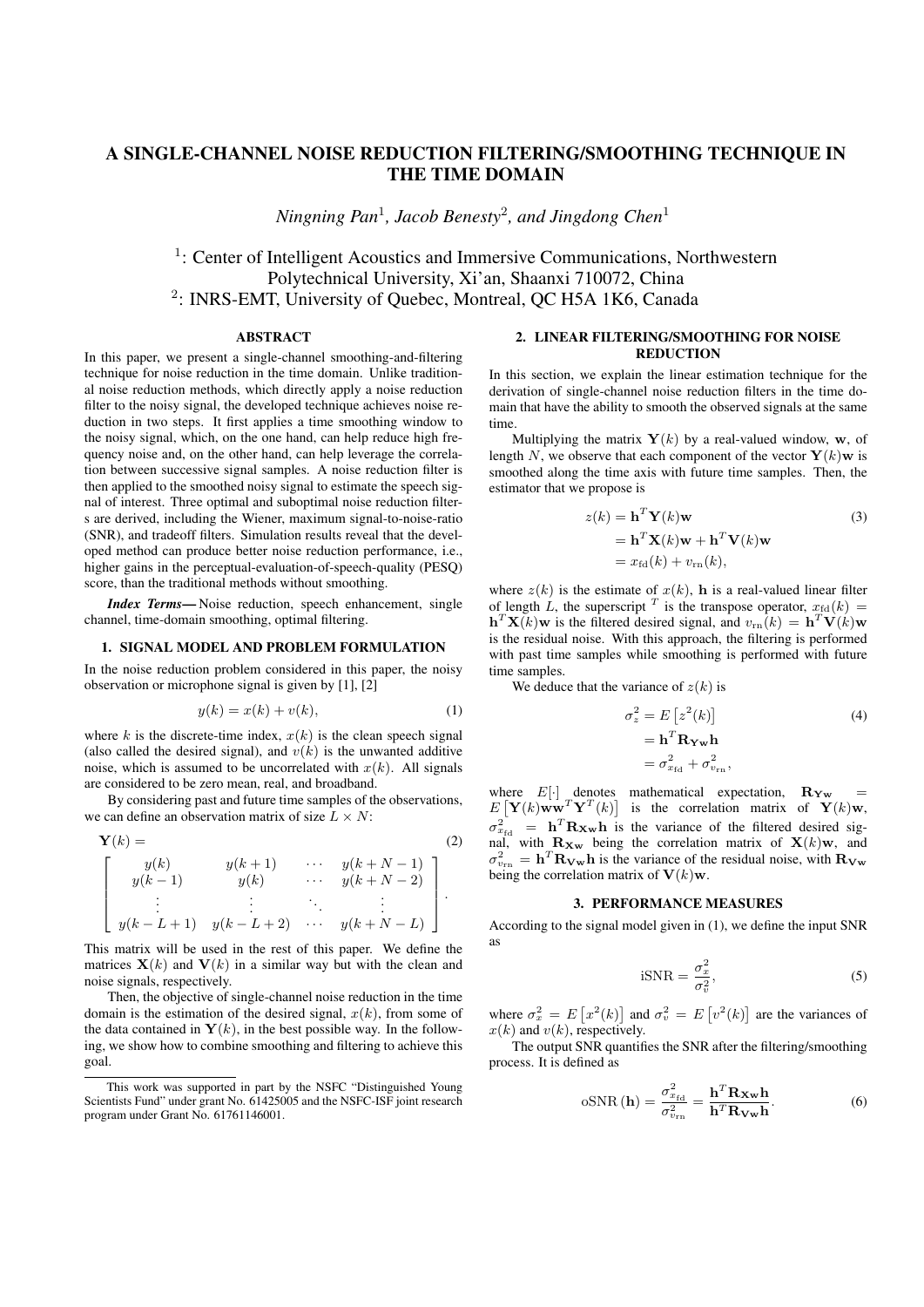The filter, **h**, should be found in such a way that  $oSNR(h) > iSNR$ .

To quantify the amount of noise being rejected by the filter, we define the noise reduction factor as [3, 4]

$$
\xi_{n}(\mathbf{h}) = \frac{\sigma_{v}^{2}}{\mathbf{h}^{T} \mathbf{R_{Vw}} \mathbf{h}}.
$$
 (7)

For optimal filters, we should have  $\xi_n(\mathbf{h}) \geq 1$ .

In practice, the filter adds distortion to the desired signal. In order to evaluate the level of this distortion, we define the desired signal reduction factor as [3, 4]

$$
\xi_{\rm d}(\mathbf{h}) = \frac{\sigma_x^2}{\mathbf{h}^T \mathbf{R_{Xw}} \mathbf{h}}.\tag{8}
$$

For optimal filters, we should have  $\xi_d$  (**h**)  $> 1$ . The larger the value of  $\xi_d$  (**h**), the more the desired signal is distorted.

By making the appropriate substitutions, one can derive the relationship:

$$
\frac{\text{oSNR}\left(\mathbf{h}\right)}{\text{iSNR}} = \frac{\xi_{n}\left(\mathbf{h}\right)}{\xi_{d}\left(\mathbf{h}\right)}.\tag{9}
$$

This expression indicates the equivalence between gain/loss in SNR and distortion.

Another way to measure the distortion of the desired signal due to the filter is the desired signal distortion index, which is defined as the mean-squared error (MSE) between the desired signal and the filtered desired signal, normalized by the variance of the desired signal, i.e.,

$$
v_{\rm d}(\mathbf{h}) = \frac{E\left\{ \left[ x(k) - \mathbf{h}^T \mathbf{X}(k) \mathbf{w} \right]^2 \right\}}{\sigma_x^2}.
$$
 (10)

The desired signal distortion index is usually upper bounded by 1 for optimal filters.

#### 4. MSE CRITERION

In the time domain, the error signal between the estimated and desired signals is

$$
e(k) = z(k) - x(k) = \mathbf{h}^{T} \mathbf{Y}(k) \mathbf{w} - x(k),
$$
 (11)

which can also be written as the sum of two uncorrelated error signals:

$$
e(k) = e_{d}(k) + e_{n}(k),
$$
\n(12)

where

$$
e_{\mathbf{d}}(k) = \mathbf{h}^{T} \mathbf{X}(k) \mathbf{w} - x(k)
$$
 (13)

is the distortion of the desired signal due to the filter and

$$
e_{n}(k) = \mathbf{h}^{T} \mathbf{V}(k) \mathbf{w}
$$
 (14)

represents the residual noise. The MSE criterion is then

$$
J(\mathbf{h}) = E\left[e^{2}(k)\right]
$$
  
=  $\sigma_x^2 - 2\mathbf{h}^T \mathbf{r}_{\mathbf{Y}wx} + \mathbf{h}^T \mathbf{R}_{\mathbf{Y}w} \mathbf{h}$   
=  $J_d(\mathbf{h}) + J_n(\mathbf{h}),$  (15)

where  $\mathbf{r}_{\mathbf{Y}\mathbf{w}x} = E[\mathbf{Y}(k)\mathbf{w}x(k)],$ 

$$
J_{\mathrm{d}}\left(\mathbf{h}\right) = E\left[e_{\mathrm{d}}^{2}(k)\right] = v_{\mathrm{d}}\left(\mathbf{h}\right)\sigma_{x}^{2},\tag{16}
$$

and

$$
J_{\mathbf{n}}\left(\mathbf{h}\right) = E\left[e_{\mathbf{n}}^{2}(k)\right] = \frac{\sigma_{v}^{2}}{\xi_{\mathbf{n}}\left(\mathbf{h}\right)}.\tag{17}
$$

We deduce that

$$
\frac{J_{\rm d}(\mathbf{h})}{J_{\rm n}(\mathbf{h})} = i{\rm SNR} \times \xi_{\rm n}(\mathbf{h}) \times \upsilon_{\rm d}(\mathbf{h})
$$
\n
$$
= \mathrm{oSNR}(\mathbf{h}) \times \xi_{\rm d}(\mathbf{h}) \times \upsilon_{\rm d}(\mathbf{h}).
$$
\n(18)

This shows how the different performance measures are related to the MSEs.

## 5. OPTIMAL FILTERS

In this section, we derive a class of single-channel noise reduction filters from the maximization of the output SNR and the minimization of the MSEs.

The maximum SNR filter, **h**max, is obtained by maximizing the output SNR as defined in (6), from which we recognize the generalized Rayleigh quotient [5]. It is well known that this quotient is maximized with the eigenvector corresponding to the maximum eigenvalue of the matrix product  $\mathbf{R}_{\mathbf{Vw}}^{-1} \mathbf{R}_{\mathbf{Xw}}$ . Let us denote  $\lambda_{\max}$ this maximum eigenvalue and  $t_{\text{max}}$  the corresponding eigenvector. Then, it is clear that the maximum SNR filter is

$$
\mathbf{h}_{\max} = \varsigma \mathbf{t}_{\max},\tag{19}
$$

where  $\varsigma \neq 0$  is an arbitrary real-valued number. We also have

$$
oSNR(h_{\text{max}}) = \lambda_{\text{max}} \ge iSNR
$$
 (20)

and

$$
oSNR\left(\mathbf{h}_{\max}\right) \geq oSNR\left(\mathbf{h}\right), \ \forall \mathbf{h}.\tag{21}
$$

One of the best ways to find the parameter  $\varsigma$  is by minimizing distortion. Substituting **h**max into the distortion-based MSE, we get

$$
J_{\rm d}(\mathbf{h}_{\rm max}) = \sigma_x^2 - 2\varsigma \mathbf{t}_{\rm max}^T \mathbf{r}_{\mathbf{Y} \mathbf{w} x} + \varsigma^2 \mathbf{t}_{\rm max}^T \mathbf{R}_{\mathbf{X} \mathbf{w}} \mathbf{t}_{\rm max},\qquad(22)
$$

from which we find the optimal value of *ς*:

$$
\varsigma = \frac{\mathbf{t}_{\max}^T \mathbf{r}_{\mathbf{W}x}}{\mathbf{t}_{\max}^T \mathbf{R}_{\mathbf{Xw}} \mathbf{t}_{\max}}.
$$
 (23)

As a result, the maximum SNR filter with minimum distortion is

$$
\mathbf{h}_{\max} = \frac{\mathbf{t}_{\max} \mathbf{t}_{\max}^T \mathbf{r}_{\mathbf{Y} \mathbf{w} x}}{\mathbf{t}_{\max}^T \mathbf{R}_{\mathbf{X} \mathbf{w}} \mathbf{t}_{\max}}.
$$
(24)

The minimum distortion (MD) filter is obtained by minimizing  $J_d$  (**h**). We get

$$
\mathbf{h}_{\mathrm{MD}} = \mathbf{R}_{\mathbf{X}\mathbf{w}}^{\dagger} \mathbf{r}_{\mathbf{Y}\mathbf{w}x},\tag{25}
$$

where  $\mathbf{R}_{\mathbf{X}\mathbf{w}}^{\mathsf{T}}$  is the pseudo-inverse of  $\mathbf{R}_{\mathbf{X}\mathbf{w}}$ . If  $\mathbf{R}_{\mathbf{X}\mathbf{w}}$  is of full rank,  $\mathbf{R}_{\mathbf{X}\mathbf{w}}^{\dagger} = \mathbf{R}_{\mathbf{X}\mathbf{w}}^{-1}$  and  $\mathbf{h}_{\text{MD}}$  becomes

$$
\mathbf{h}_{\mathrm{MD}} = \mathbf{R}_{\mathbf{X}\mathbf{w}}^{-1} \mathbf{r}_{\mathbf{Y}\mathbf{w}x}.
$$
 (26)

The Wiener filter is obtained from the optimization of the MSE criterion,  $J(h)$ . The minimization of  $J(h)$  with respect to **h** leads to

$$
\mathbf{h}_{\mathbf{W}} = \mathbf{R}_{\mathbf{Yw}}^{-1} \mathbf{r}_{\mathbf{Yw}x}.
$$
 (27)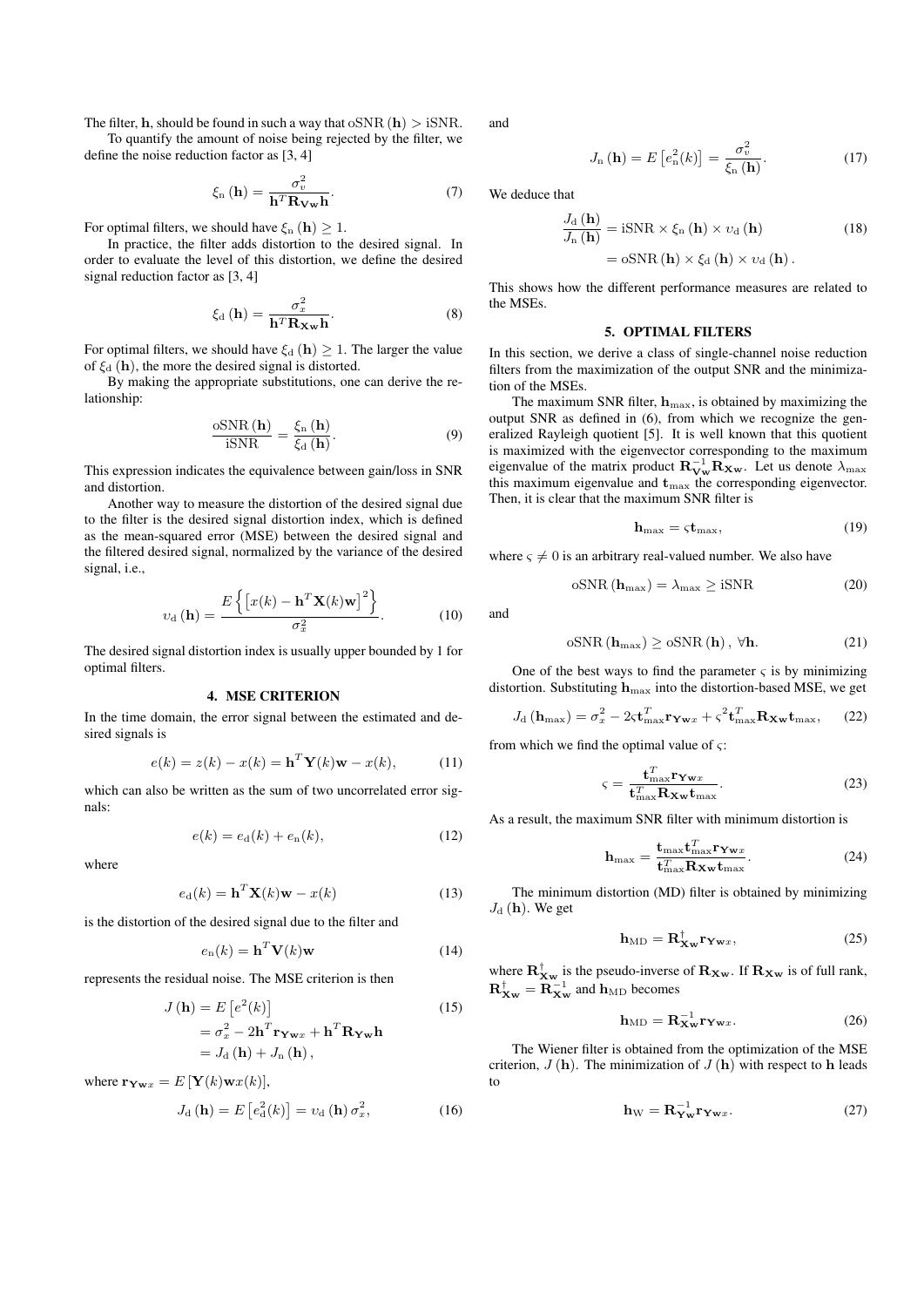We should have

$$
\mathrm{oSNR}\left(\mathbf{h}_{\mathrm{W}}\right) \geq \mathrm{oSNR}\left(\mathbf{h}_{\mathrm{MD}}\right) \tag{28}
$$

and

$$
\xi_{\rm d}(\mathbf{h}_{\rm W}) \ge \xi_{\rm d}(\mathbf{h}_{\rm MD}). \tag{29}
$$

Another interesting approach that can compromise between noise reduction and desired signal distortion is the tradeoff filter obtained by

$$
\min_{\mathbf{h}} J_{\mathbf{d}} \left( \mathbf{h} \right) \quad \text{subject to} \quad J_{\mathbf{n}} \left( \mathbf{h} \right) = \aleph \sigma_v^2,\tag{30}
$$

where  $0 \leq \aleph \leq 1$ , to ensure that filtering achieves some degree of noise reduction. Assuming that the matrix  $\mathbf{R}_{\mathbf{V}\mathbf{w}}$  is of full rank, which is generally true in practice, we find that the optimal filter is

$$
\mathbf{h}_{\mathrm{T},\mu} = (\mathbf{R}_{\mathbf{X}\mathbf{w}} + \mu \mathbf{R}_{\mathbf{V}\mathbf{w}})^{-1} \mathbf{r}_{\mathbf{Y}\mathbf{w}x},\tag{31}
$$

where  $\mu \geq 0$  is a Lagrange multiplier. Clearly, for  $\mu = 0$  and  $\mu = 1$ , we get the MD (if  $\mathbf{R}_{\mathbf{Xw}}$  is invertible) and Wiener filters, respectively. For  $\mu > 1$  (resp.  $\mu < 1$ ), the tradeoff filter reduces more (resp. less) noise and introduces more (resp. less) distortion to the desired speech signal than the Wiener filter.

#### 6. SIMULATIONS

In this section, simulations are carried out to evaluate the effectiveness of the developed filtering/smoothing technique for noise reduction in the time domain. The output SNR defined in (6), the speech distortion index defined in (10), and the perceptual evaluation of speech quality (PESQ) score [6] are adopted as the performance measures.

The clean speech signals (consisting of 20 sentences with 10 from a male speaker and the other 10 from a female speaker) are taken from the TIMIT database [7]. In our simulations, we consider noise reduction of narrow band signals, so all the signals are downsampled from the original sampling rate of 16 kHz to 8 kHz. To obtain the noisy speech, noise recorded in a Sedan car running at 50 MPH on a highway is added to the clean speech, which is properly scaled to control the input SNR level.

In order to implement the filters derived in the previous section, we need to know the correlation matrices of the noisy and noise signals. In this simulation, we compute these matrices directly from the respective signals using a recursive method [8], i.e.,

$$
\widehat{\mathbf{R}}_{\mathbf{Yw}}(k) = \alpha_y \widehat{\mathbf{R}}_{\mathbf{Yw}}(k-1) + (1 - \alpha_y) \mathbf{Y}(k) \mathbf{w} \mathbf{w}^T \mathbf{Y}^T(k), \quad (32)
$$

and  $\hat{\mathbf{R}}_{\mathbf{V}\mathbf{w}}$  is computed the same way. Then, the correlation matrix of the speech signal is computed as  $\hat{\mathbf{R}}_{\mathbf{Xw}} = \hat{\mathbf{R}}_{\mathbf{Yw}} - \hat{\mathbf{R}}_{\mathbf{Vw}}$ . For the estimation of  $\mathbf{r}_{\mathbf{Y}\mathbf{w}x}$ , the two quantities  $\mathbf{r}_{\mathbf{Y}\mathbf{w}y}$  and  $\mathbf{r}_{\mathbf{V}\mathbf{w}v}$  are estimated first:

$$
\hat{\mathbf{r}}_{\mathbf{Y} \mathbf{w} y}(k) = \alpha_y \hat{\mathbf{r}}_{\mathbf{Y} \mathbf{w} y}(k-1) + (1 - \alpha_y) \mathbf{Y}(k) \mathbf{w} y(k), \quad (33)
$$

$$
\hat{\mathbf{r}}_{\mathbf{V}\mathbf{w}v}(k) = \alpha_v \hat{\mathbf{r}}_{\mathbf{V}\mathbf{w}v}(k-1) + (1 - \alpha_v)\mathbf{V}(k)\mathbf{w}v(k), \quad (34)
$$

where  $\alpha_y \in (0,1)$  and  $\alpha_v \in (0,1)$  are two forgetting factors, which control the influence of the previous data samples on the current estimate (the initial estimate is obtained from the first 1600 signal samples with a long-time average). Then, we have  $\hat{\bf r}_{\bf Yw}$ *x*(*k*) =  $\hat{\bf r}_{\bf Yw}$ *y*(*k*) −  $\hat{\bf r}_{\bf Vw}$ *y*(*k*). These estimated correlation matrices are then substituted into the deduced filters. In this simulation, the smoothing window **w** is set to be the Hann window.



Fig. 1. Performance of the Wiener, tradeoff, and maximum SNR filters as a function of the filter length  $L$  in a car noise condition: (a) output SNR, (b) speech distortion index, and (c) PESQ. Simulation conditions:  $\alpha_y = \alpha_v = 0.95$ , iSNR = 10 dB,  $N = 1$ , and the PESQ score of the noisy signal is 2*.*375.

First, we study the performance of the Wiener, tradeoff, and maximum SNR filters (without the time smoothing technique, i.e.,  $N = 1$ ) as a function of the filter length, *L*. The input SNR is 10 dB and the value of all the forgetting factors is set to 0*.*95. The PESQ score of the noisy signal is 2*.*375. The results are plotted in Fig. 1. One can see from this figure that for the Wiener and tradeoff filters, both the output SNR and PESQ first increase with *L*, then decrease gradually, while the speech distortion index decreases monotonously. The results of the different tradeoff filters agree well with the theoretical analysis. For  $\mu > 1$ , the tradeoff filter reduces more noise but it introduces more distortion to the desired speech signal as compared to the Wiener filter. As for the maximum SNR filter, it achieves the maximum SNR gain in comparison with the Wiener and tradeoff filters, but it also generates the most speech distortion.

In the second simulation, we investigate the effect of smoothing on the noise reduction performance. Due to space limitation, we only present the results of the Wiener filter as a function of *N*. The input SNR is, again, 10 dB, the value of all the forgetting factors is set to be 0*.*95, and the filter length, *L*, is set to be 13*,* 15, and 20. Please note that  $N = 1$  corresponds to the case without time smoothing. The results are plotted in Fig. 2. One can see from this figure that the output SNR first decreases then increases with *N* while the speech distortion index increases monotonously with *N*.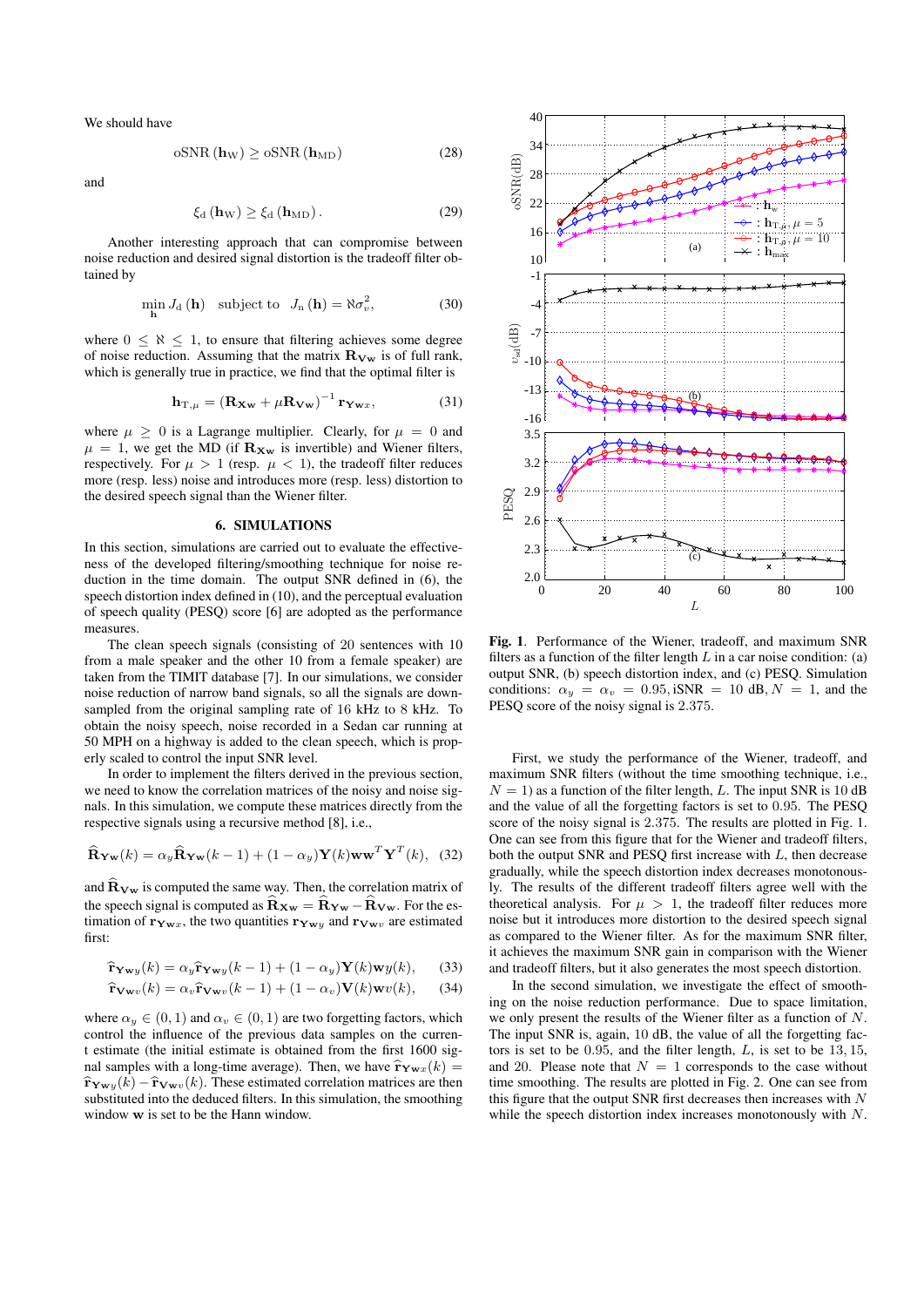

Fig. 2. Performance of the Wiener filter as a function of time smoothing length, *N*, in a car noise condition: (a) output SNR, (b) speech distortion index, and (c) PESQ. Simulation conditions:  $\alpha_y = \alpha_v = 0.95$ , iSNR = 10 dB,  $L = 13, 15, 20$ , and the PESQ score of the noisy signal is 2*.*375.

Moreover, the PESQ first increases and then decreases. With proper choice of the values of *N* and *L*, significant PESQ improvement are achieved, e.g.,  $L = 20, N = 3$ , the gain in PESQ is close to 1. It is clearly seen that time smoothing technique can help improve performance. Besides improving noise reduction performance, time smoothing can also help reduce the computational complexity as a shorter filter length is needed to achieve similar performance, for instance,  $L = 15$  and  $N = 2$  gives almost the same PESO score as  $L = 20$  and  $N = 1$ .

#### 7. CONCLUSIONS

In this paper, we presented a linear estimation technique for singlechannel noise reduction in the time domain, which combines the optimal filtering and smoothing techniques together. Specifically, a smoothing window is firstly applied to the time-domain noisy signal so as to leverage the correlation between successive samples. Then, three different noise reduction filters are derived based on various criteria, including Wiener, maximum SNR, and tradeoff filters. Simulations were carried out to assess the proposed method. Significant PESQ improvement was observed with a proper choice of the time smoothing window and the filter length, which justified the effectiveness of the proposed smoothing-and-filtering approach. While

it can be used to improve performance, the presented technique can also be used to reduce the computational complexity of the optimal filter technique as a shorter filter length is needed with smoothing to achieve a similar performance with a longer filter length without smoothing.

#### 8. RELATION TO PRIOR WORK

Acoustic noise is omnipresent in our environments, which may bring detrimental effects to speech communication and human-machine interface systems such as cellular phones, automatic speech recognition (ASR), hearing aids, audio bridging, teleconferencing, and robotics. Noise reduction is the process of recovering a clean speech signal of interest from microphone observations (either a single microphone or multiple microphones) corrupted by additive noise [1, 2]. A great deal of efforts have been devoted to addressing this problem in the literature [9, 10, 11] and various methods have been proposed, including subspace methods [12, 13, 14], optimal filtering [3, 4, 15], statistical approach [16], spectral subtraction type of techniques [17, 18], and data driven based machine learning methods [19, 20], etc.

Some of the aforementioned methods conduct noise reduction in the time domain, while others operate in transform domains [21], among which the frequency domain or short-time-Fourier-transform domain is widely adopted [9, 10, 11, 22]. Generally, working in the frequency domain makes the implementation computationally efficient due to the fast Fourier transform (FFT), but "musical noise" [23] is a troublesome problem for noise reduction algorithms in this domain. In comparison, time-domain methods are more computationally expensive, but they do not suffer from the musical noise problem. Moreover, analysis of noise reduction performance in the time domain can be easier than in a transform domain from a statistical viewpoint. As a result, it is still important to study noise reduction in the time domain.

In this paper, we focused on the noise reduction problem in the time domain. One of the most straightforward ways to estimate a sample in this domain is to pass the noisy samples through a filtering vector. The core issue then becomes one of finding a good filter, which can improve the SNR without adding much distortion to the speech of interest. In the literature, many different good filters are derived, some are optimal from an optimization point of view while others are suboptimal, which can provide a better tradeoff between noise reduction and speech distortion. Examples of these filters include Wiener, maximum signal-to-noise-ratio (SNR) [15], linearly constraint minimum variance (LCMV) [24, 25], minimum variance distortionless (MVDR) [24], and tradeoff filters [4], which are all derived from the mean-squared-error (MSE) criterion but with different constraints [26].

In this paper, we proposed a linear estimation approach to singlechannel noise reduction in the time domain with the ability to smooth and filter the observation signal at the same time, thereby achieving noise reduction. Smoothing techniques are widely used in noise reduction in the frequency domain in order to leverage the correlation of adjacent frequency bins [27]. In this paper, the smoothing technique is introduced to the time-domain methods. The resulting approach consists of two steps. In the first step, a time-domain smoothing window, e.g., Hanning window, rectangular window, Hamming window etc., is applied to the noisy signal. Then, in the second step, a noise reduction filter is applied to the smoothed signal to further achieve noise reduction. We considered three different filters, i.e., maximum SNR, Wiener, and tradeoff filters, which are derived using different criteria.